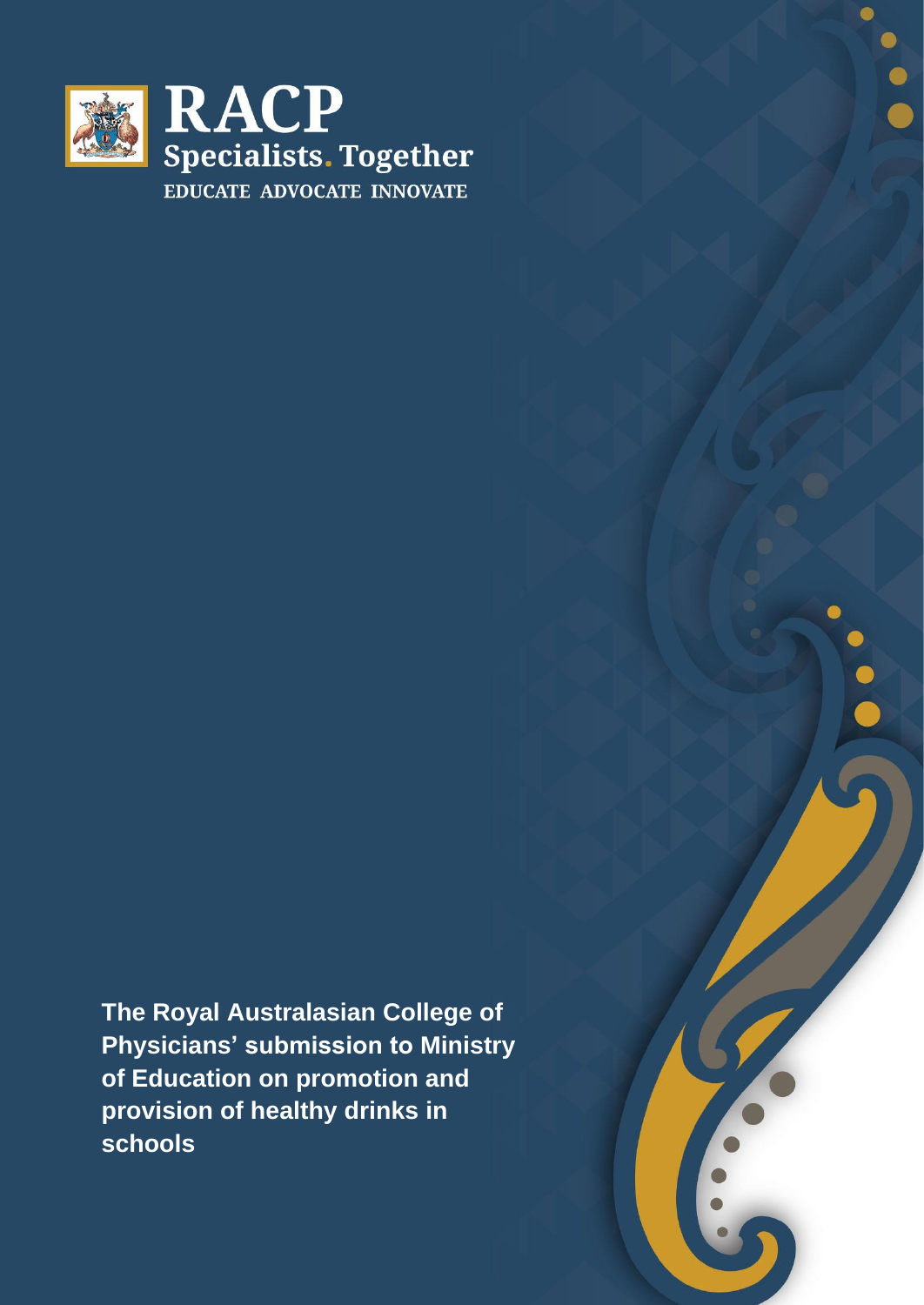## **Introduction**

The Royal Australasian College of Physicians (RACP) welcomes the opportunity to submit feedback on the Ministry of Education's consultation on the promotion and provision of healthy drinks in schools.

The RACP works across more than 40 medical specialties to educate, innovate and advocate for excellence in health and medical care. Working with our senior members, the RACP trains the next generation of specialists, while playing a lead role in developing world best practice models of care. We also draw on the skills of our members, to develop policies that promote a healthier society. By working together, our members advance the interest of our profession, our patients and the broader community.

<span id="page-1-0"></span>The RACP strongly supports the Ministry of Education's proposed changes to the promotion and provision of healthy drinks in schools in Aotearoa New Zealand. We are delighted that the Ministry is willing to work cross-sectorally to implement a policy that will protect whānau from the significant harm caused by the "free sugars" in sugary drinks. This proposal aligns to the themes of the RACP's campaign for health equity, #MakeItTheNorm, notably the call for policies for food environments that are promoting and supporting of health to reduce inequities in nutrition and improve health outcomes for whānau of all ages<sup>1</sup>. The RACP has identified evidence around the wider harm reduction potential of this proposal that is not covered in the Ministry's discussion document. While our preferred option is a healthy drinks policy in both primary and secondary schools, effective implementation will depend on partnership with young people in decision making to the greatest extent that is possible.

# **Key points**

### **RACP view of the problem**

The RACP agrees with the Ministry of Education's (MoE) view of the problem but wishes to add additional points to bolster the case for change. We agree with the problems identified: the tremendous impact of "free sugars" on poor health outcomes (including oral decay, cardiovascular disease, type 2 diabetes and cancer); the alarming rates of sugary drink consumption and the disproportionate effect on Māori and Pasifika children.

<span id="page-1-1"></span>Unless these grim statistics can be reversed, rising numbers of young people will be at greater risk of preventable illness that extend into adulthood and continued pain and anxiety associated with multiple tooth extractions<sup>2</sup>. Maintaining status quo will allow poor health outcomes to remain pressing issues for Aotearoa New Zealand and do nothing to make health equity the norm.

We wish to highlight additional evidence around the wider harm reduction potential of a nationallevel policy to reduce sugary drink intake in schools. This evidence is not highlighted in the Ministry's discussion document but further reinforces the need for the policy proposal and is as discussed below.

<sup>1</sup> Royal Australasian College of Physicians. Make It The Norm. Equity through the social determinants of health. [Internet] Wellington: Royal Australasian College of Physicians; 2017. Available from [https://www.racp.edu.au/docs/default](https://www.racp.edu.au/docs/default-source/policy-and-adv/aotearoa-new-zealand/make-it-the-norm-equity-through-the-social-determinants-of-health.pdf?sfvrsn=10ea011a_8)[source/policy-and-adv/aotearoa-new-zealand/make-it-the-norm-equity-through-the-social-determinants-of](https://www.racp.edu.au/docs/default-source/policy-and-adv/aotearoa-new-zealand/make-it-the-norm-equity-through-the-social-determinants-of-health.pdf?sfvrsn=10ea011a_8)[health.pdf?sfvrsn=10ea011a\\_8](https://www.racp.edu.au/docs/default-source/policy-and-adv/aotearoa-new-zealand/make-it-the-norm-equity-through-the-social-determinants-of-health.pdf?sfvrsn=10ea011a_8) Downloaded on 23 May 2022.

<sup>2</sup> Sundborn, G, Thornley S, Veatupu L, Lang B. If soft drink companies can do it, why can't government? Sugary drink sales policies in schools must be tightened. [Internet]. Aust N Z J Public Health 2022; Feb 17. Available from: <https://onlinelibrary.wiley.com/doi/epdf/10.1111/1753-6405.13218> Downloaded on 15 May 2022.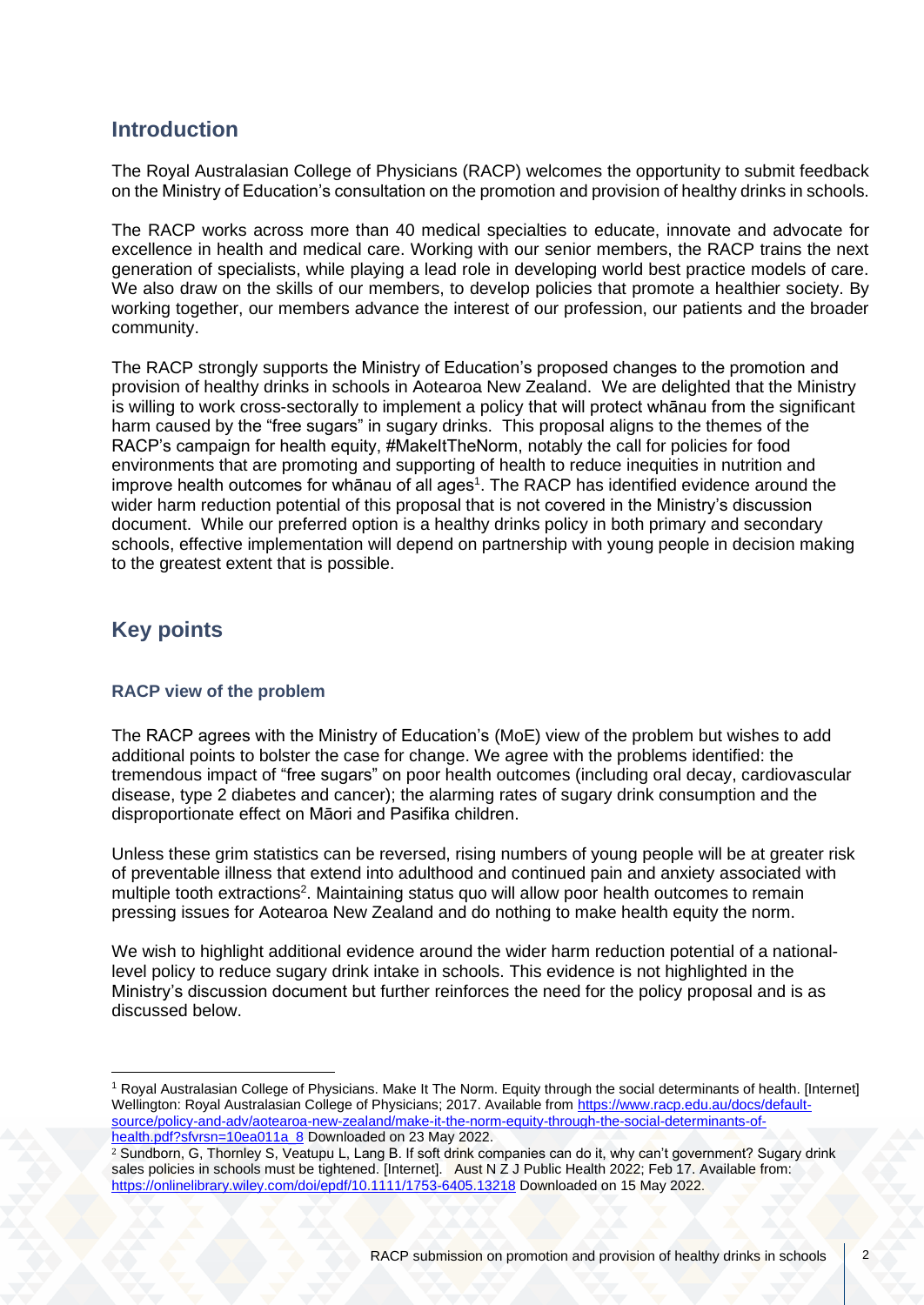#### **a) Inequitable impact on Māori**

While the MoE acknowledges that Māori are disproportionately affected by the health impacts of sugary drink consumption in Aotearoa New Zealand, the framing of this policy initiative needs to go further and acknowledge accountability of the Crown. Tamariki and rangatahi have unique rights as Treaty partners and as citizens to enjoy good health. However, this has not been the case. The WAI2575 Health Services and Outcomes Kaupapa Inquiry identified consistent failures of the Crown in its commitment to achieve equity of health outcomes for Māori<sup>3</sup>. Placing equity and equity of outcomes at the heart of this proposal presents an opportunity to better implement the partnership established in Te Tiriti and to bring about the fundamental transformative change that is needed to achieve Pae Ora – healthy futures.

### <span id="page-2-0"></span>**b) Impact of school food environments on choice, future habits and risk of disease**

Lifelong eating habits are established during childhood and adolescence. Childhood is a critical period to influence future risk of obesity and cardiometabolic diseases<sup>4,5,6</sup>. Adolescent obesity predicts the future health and weight of the population; around 80% obese adolescents will become obese adults<sup>[5,7](#page-2-0)</sup>.

<span id="page-2-1"></span>The RACP supports the view that schools are a key setting to improve dietary behaviours among children and young people, shaping the choices available and the options they choose. Longitudinal research has shown an association between healthy school food environments and lower rates of obesity 8 .

Given that almost all children obtain some years of schooling, this policy is likely to have a considerable impact on sugary drink consumption and future disease risk. Students typically bring drinks from home or purchase them from schools, with research showing a large proportion of students (58%) patronise school canteens in Aotearoa New Zealand<sup>9</sup>. It is about creating health promoting environments that enable all whānau members to live healthy lives by making the healthy choice the easy choice<sup>[1](#page-1-0)</sup>. Children and young people themselves cannot be held responsible for their obesity<sup>[7](#page-2-1)</sup>.

<https://www.ncbi.nlm.nih.gov/pmc/articles/PMC2678872/pdf/nihms-62775.pdf> Downloaded on 23 May 2022. <sup>5</sup> Simmonds M, Llewellyn A, Owen C, Woolacott N. Predicting adult obesity from childhood obesity: A systematic review and metaanalysis. [Internet]. Obes Rev. 2016; 2016;17(2):95-107. Available from:

<sup>3</sup> Waitangi Tribunal. Hauora Report on Stage One of the Health Services and Outcomes Kaupapa Inquiry Wai 2575. [Internet]. Wellington: Waitangi Tribunal, 2019. Available from: Hauora: Report on Stage One of the Health Services and [Outcomes Kaupapa Inquiry \(justice.govt.nz\)](https://forms.justice.govt.nz/search/Documents/WT/wt_DOC_152801817/Hauora%20W.pdf) Downloaded on 23 May 2022.

<sup>4</sup> Birch L, Savage J, Ventura A. Influences on the development of children's eating behaviours: From infancy to adolescence. [Internet]. Can J Diet Pract Res. 2007;68(1):s1-s56. Available from:

<https://pubmed.ncbi.nlm.nih.gov/26696565/> Downloaded on 23 May 2022.

<sup>6</sup> Mikkila V, Rasanen L, Raitakari OT, Pietinen P, Viikari J. Consistent dietary patterns identified from childhood to adulthood: the cardiovascular risk in Young Finns Study. [Internet]. Br J Nutr 2005;93: 923–931. Available from: [Consistent dietary patterns identified from childhood to adulthood: The Cardiovascular Risk in Young Finns Study](https://www.cambridge.org/core/services/aop-cambridge-core/content/view/E6100BF40DD6B25D8EA7084093058816/S000711450500139Xa.pdf/div-class-title-consistent-dietary-patterns-identified-from-childhood-to-adulthood-the-cardiovascular-risk-in-young-finns-study-div.pdf)  [\(cambridge.org\)](https://www.cambridge.org/core/services/aop-cambridge-core/content/view/E6100BF40DD6B25D8EA7084093058816/S000711450500139Xa.pdf/div-class-title-consistent-dietary-patterns-identified-from-childhood-to-adulthood-the-cardiovascular-risk-in-young-finns-study-div.pdf) Downloaded on 23 May 2022.

<sup>7</sup> Anderson, Y, Cave T, Cunningham V, Pereira N, Woolerton D, Grant C, Cutfield W, Derraik J, Hofman, P. Effectiveness of current interventions in obese New Zealand children and adolescents. [Internet]. NZMJ. 2015;128(1417):8-15. Available from: [https://assets-global.website-files.com/5e332a62c703f653182faf47/5e332a62c703f6deb32fd754\\_NZMJ-](https://assets-global.website-files.com/5e332a62c703f653182faf47/5e332a62c703f6deb32fd754_NZMJ-1417.pdf)[1417.pdf](https://assets-global.website-files.com/5e332a62c703f653182faf47/5e332a62c703f6deb32fd754_NZMJ-1417.pdf) Downloaded on 23 May 2022.

<sup>8</sup> Gray H, Buro A, Ikan J, Wang W, Stern M. School-level factors associated with obesity. A systematic review of longitudinal studies. [Internet]. Obes Rev. 2019;20:1016-32. Available from:

[https://pubmed.ncbi.nlm.nih.gov/31013544/#:~:text=Higher%20parental%20education%2C%20longer%20minutes,rates%](https://pubmed.ncbi.nlm.nih.gov/31013544/#:~:text=Higher%20parental%20education%2C%20longer%20minutes,rates%20of%20obesity%20or%20obesity) [20of%20obesity%20or%20obesity](https://pubmed.ncbi.nlm.nih.gov/31013544/#:~:text=Higher%20parental%20education%2C%20longer%20minutes,rates%20of%20obesity%20or%20obesity) Downloaded on 23 May 2022.

<sup>&</sup>lt;sup>9</sup> Utter J, Schaaf D, Mhurchu C, Scragg R, Food choices among students using the school food service in New Zealand. NZMJ. [Internet]. 2007:120(1248):U2389. Available from:

<https://www.proquest.com/openview/0922ac5a0723d406d9e9fb5c42d5af94/1?pq-origsite=gscholar&cbl=1056335>[\](https://assets-global.website-files.com/5e332a62c703f653182faf47/5e332a62c703f6659d2fc6fb_Vol-120-No-1248-26-January-2007.pdf) Downloaded on 23 May 2022.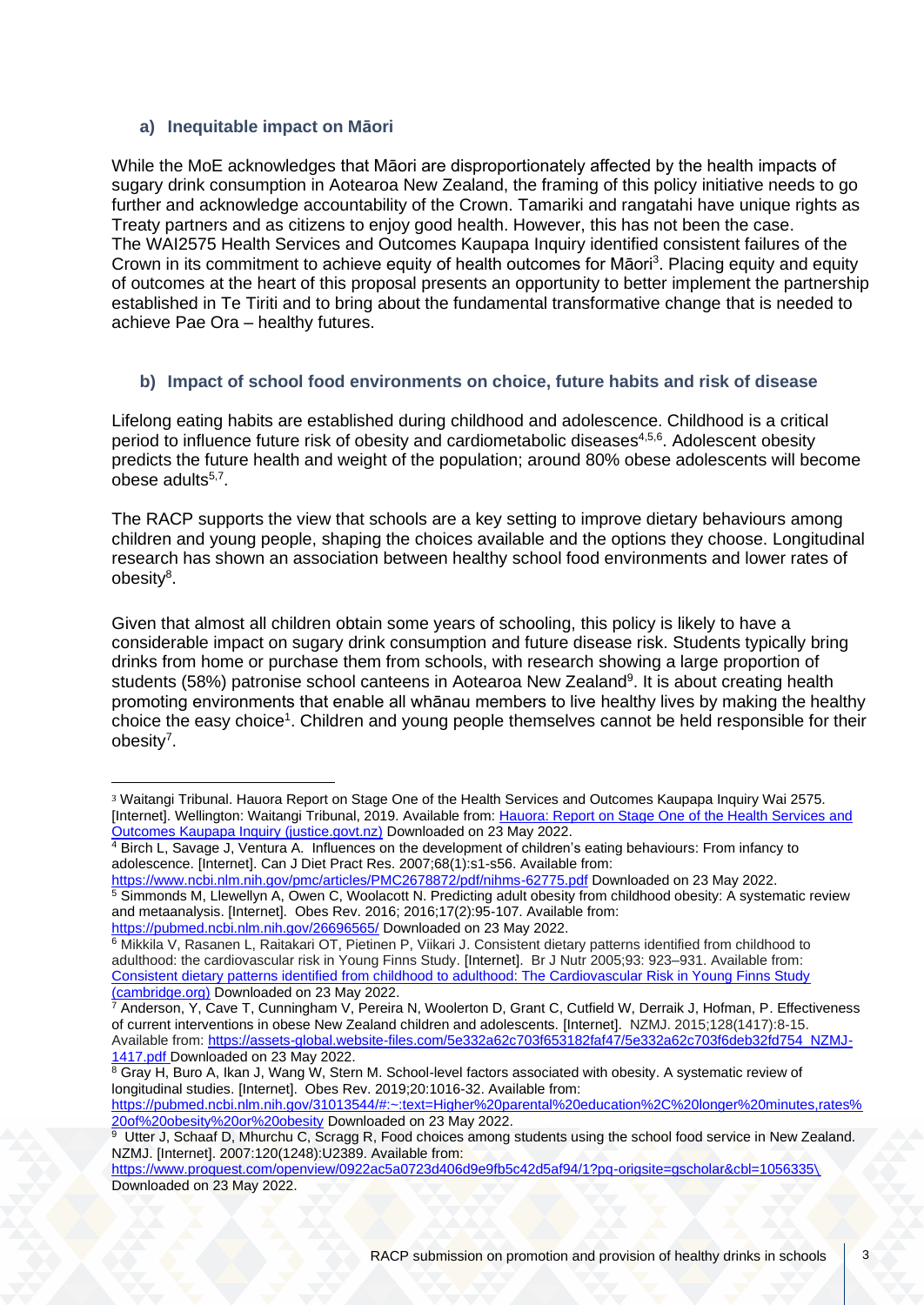#### **c) Impact on wider society**

Tackling the consumption of sugary drinks among children in a school environment has the potential to not only impact on health outcomes and inequalities for whānau but also have far reaching longterm benefits for wider society: the health system, communities and taxpayers. Currently, more than 8,400 children require a general anaesthetic for multiple tooth extractions each year. This is costing our health system over \$3[2](#page-1-1) million for the general anaesthetic costs alone<sup>2</sup>. The cost of not tackling the obesity epidemic will impact the viability of the public health service due to the escalating costs of treating obesity related diseases, especially diabetes<sup>10</sup>.

### **Preferred option**

The RACP is in favour of a healthy drinks policy in both primary and secondary schools. Of the options proposed in the consultation document, we believe that Option 2, replace the existing NAG 5b with a duty in Regulations and place an additional duty on all schools (primary and secondary) to only provide healthy drinks, is the best approach. The benefits of healthy drink policies are the same for secondary schools as they are for primary schools, as noted in the consultation document. Our members have observed that if secondary schools can have policies around matters of vanity (e.g. hair style) it should be possible to enforce regulations that have long-term health implications for students, whānau and wider society, since by definition this is a higher priority.

While the RACP supports this option, we are nonetheless less certain about the success of this policy in a secondary school setting. Our members believe effective implementation will depend on partnership with young people in decision making to the greatest extent that is possible. Co-design would enable a better understanding of how best to implement regulations, including the practical barriers to implementation and any unintended consequences. Members suggest that the MoE consult with young people and that schools involve young people on health advisory groups that decide on how food and beverage policies should be implemented.

<span id="page-3-0"></span>Member sentiment echoes the call in the RACP's [position statement on obesity](https://www.racp.edu.au/docs/default-source/advocacy-library/racp-obesity-position-statement.pdf?sfvrsn=6e3b0b1a_5) for interventions designed to address obesity to be co-designed with the priority population in mind for greater likelihood of engagement and success. These interventions should include indigenous world views and perspectives<sup>11</sup>.

The College also contends that the common claim that older children will purchase drinks elsewhere is an insufficient argument against this policy. Children and young people are competing with obesogenic environments every day; the route to and from school shapes their behaviour and makes it much harder for them to be healthy. The fact that they are constantly being pushed to make unhealthy choices merely reinforces the need for this policy initiative.

### **Monitoring and compliance**

The RACP suggests that the MoE considers scaling up the monitoring and evaluation requirements for this initiative. It is important to be able to evaluate and determine what is working and what does not. We draw your attention to the Healthy Food and Drink in NSW Health [Facilities](https://www.health.nsw.gov.au/heal/Pages/healthy-food-framework.aspx) for Staff and

<sup>10</sup> Kelly, S, Swinburn, B. Childhood obesity in New Zealand. [Internet]. NZMJ 2015;128(1417):6-7. Available from: [https://assets-global.website-files.com/5e332a62c703f653182faf47/5e332a62c703f646712fd629\\_1417Kelly.pdf](https://assets-global.website-files.com/5e332a62c703f653182faf47/5e332a62c703f646712fd629_1417Kelly.pdf) Downloaded on 23 May 2022.

<sup>11</sup> Royal Australasian College of Physicians (RACP). Obesity position statement: Action to prevent obesity and reduce its impact across the life course. [Internet]. Sydney: Royal Australasian College of Physicians, May 2018. Available from: [https://www.racp.edu.au//docs/default-source/advocacy-library/racp-obesity-position-statement.pdf?sfvrsn=6e3b0b1a\\_5](https://www.racp.edu.au/docs/default-source/advocacy-library/racp-obesity-position-statement.pdf?sfvrsn=6e3b0b1a_5) Downloaded on 23 May 2022.